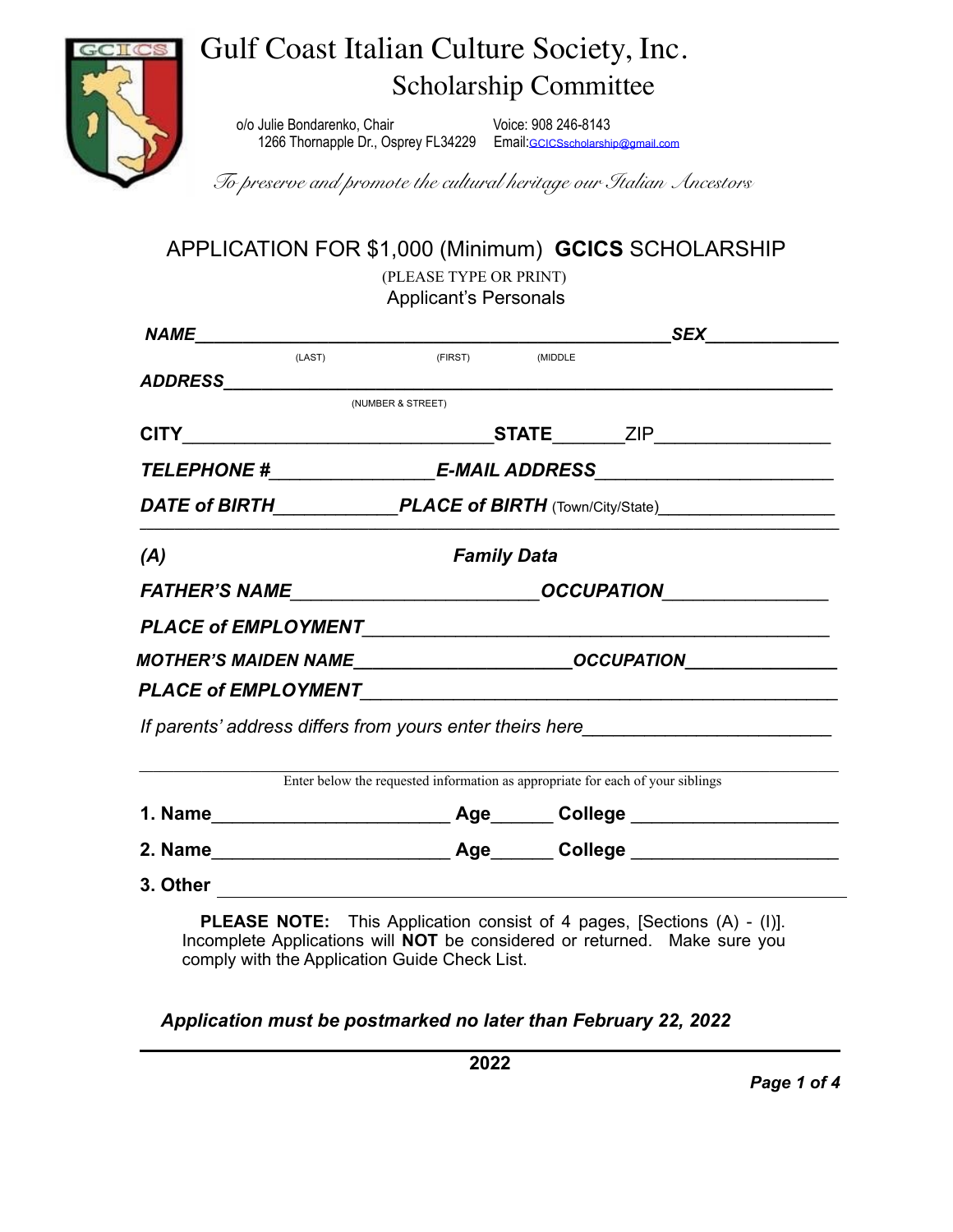| GCICS Scholarship Application, cont'd<br>(B) | <b>Scholastic Data</b>                                                                                                                                                   | $= 2 =$ |
|----------------------------------------------|--------------------------------------------------------------------------------------------------------------------------------------------------------------------------|---------|
| NAME of YOUR HIGH SCHOOL                     |                                                                                                                                                                          |         |
| EXPECTED GRADUATION DATE__________________   |                                                                                                                                                                          |         |
|                                              | UNWEIGHTED GPA - Year by Year: FR___; SO___; JR___; SR___                                                                                                                |         |
| COMPOSITE ACT SCORE: _________               | SAT SCORES: VERBAL______; MATH________ COMBINED_________                                                                                                                 |         |
|                                              | List your participation in School Clubs, Offices and Activities:                                                                                                         |         |
|                                              |                                                                                                                                                                          |         |
|                                              |                                                                                                                                                                          |         |
|                                              |                                                                                                                                                                          |         |
|                                              |                                                                                                                                                                          |         |
|                                              |                                                                                                                                                                          |         |
|                                              | (If additional space is needed for any Section, please attach additional sheet listing your name and<br><i>identifying Section letter and title at top right corner)</i> |         |

### *(D) Italian Ancestry*

**(1) Scholarship Recipients must be of Italian descent (full or partial).** Enter below, as fully as feasible, the ancestral data requested, for your stated relatives: If called upon for an interview please be prepared to discuss your Italian heritage and its personal impact in your life or your family's.

| <b>NAME</b> (Last, First)   | <b>BIRTH PLACE</b> (City/Town; State or Italian Region; Country) |
|-----------------------------|------------------------------------------------------------------|
| Your Father's               |                                                                  |
| Your Mother's (Maiden)      |                                                                  |
| Your Paternal Grandparents' |                                                                  |
|                             |                                                                  |
| Your Maternal Grandparents' |                                                                  |
|                             |                                                                  |

#### **(2) Enter such other information, e.g., other ancestors' data you deem appropriate, to establish your Italian descent qualification.**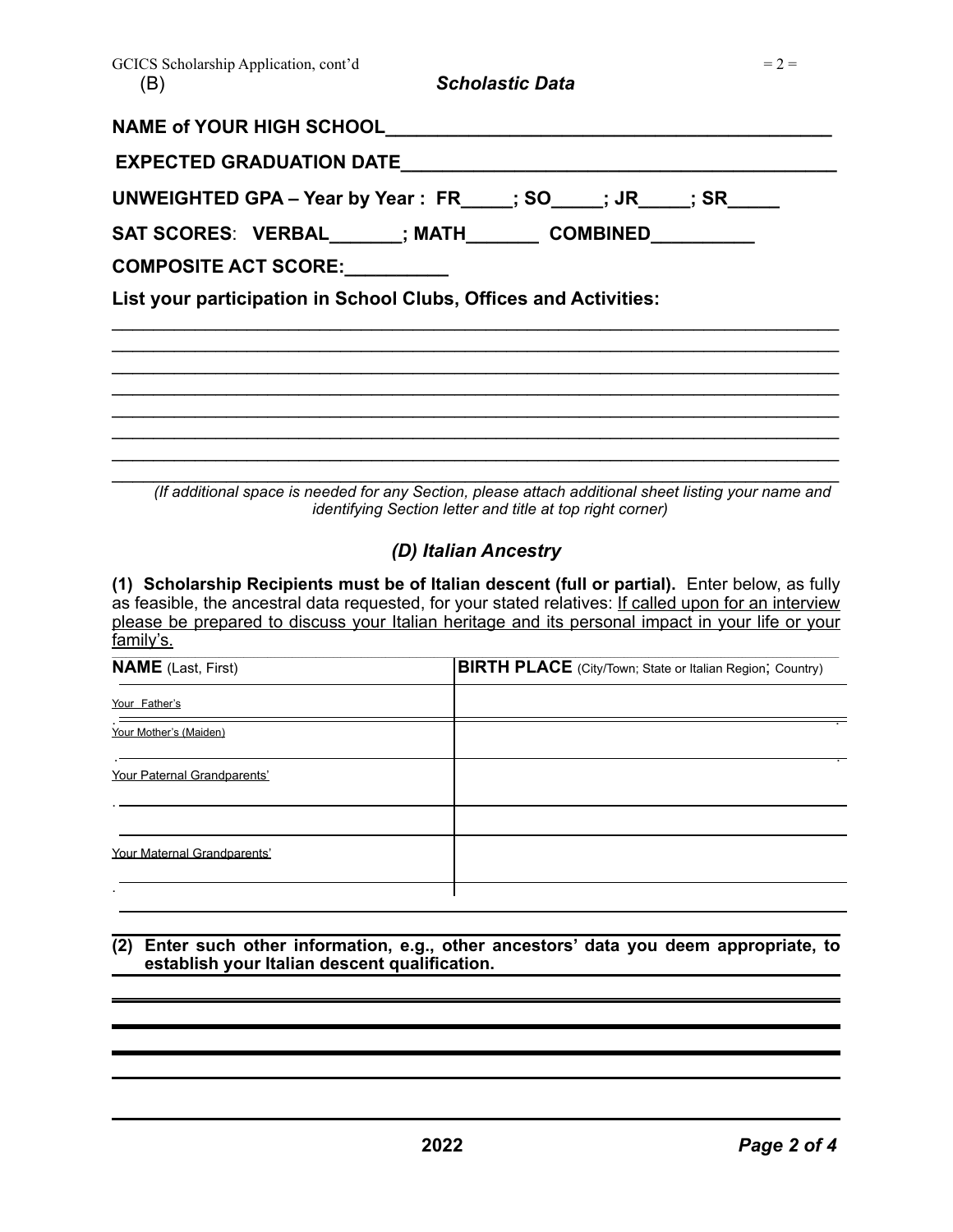Attach your Essay, 500 maximum.Topic - Assess the life and works of Fiorello La Guardia and how he contributed to our society as a nation and culture. Include how his Italian heritage helped him accomplish his goals. (Footnotes and citations, to include sources consulted **besides** Wikipedia, shall not be considered in calculating the essay's 500 word limit).

## *(F) Colleges & Universities*

#### (1) **List the Colleges & Universities to which you have applied for admission & indicate those that have accepted you:**

 $\mathcal{L}_\text{max}$  , and the contract of the contract of the contract of the contract of the contract of the contract of  $\mathcal{L}_\text{max}$  , and the contract of the contract of the contract of the contract of the contract of the contract of  $\mathcal{L}_\mathcal{L} = \mathcal{L}_\mathcal{L} = \mathcal{L}_\mathcal{L} = \mathcal{L}_\mathcal{L} = \mathcal{L}_\mathcal{L} = \mathcal{L}_\mathcal{L} = \mathcal{L}_\mathcal{L} = \mathcal{L}_\mathcal{L} = \mathcal{L}_\mathcal{L} = \mathcal{L}_\mathcal{L} = \mathcal{L}_\mathcal{L} = \mathcal{L}_\mathcal{L} = \mathcal{L}_\mathcal{L} = \mathcal{L}_\mathcal{L} = \mathcal{L}_\mathcal{L} = \mathcal{L}_\mathcal{L} = \mathcal{L}_\mathcal{L}$  $\mathcal{L}_\text{max}$  , and the contract of the contract of the contract of the contract of the contract of the contract of

(2) **List your planned major and minor concentrations:** MAJOR\_\_\_\_\_\_\_\_\_\_\_\_\_\_\_\_\_\_\_\_\_\_\_\_\_\_\_\_\_\_\_\_\_\_\_; MINOR\_\_\_\_\_\_\_\_\_\_\_\_\_\_\_\_\_\_\_\_\_\_\_\_\_\_\_\_\_\_\_\_\_

## *(G) Personal & Community Interests*

 $\mathcal{L}_\text{max}$  , and the contract of the contract of the contract of the contract of the contract of the contract of  $\mathcal{L}_\text{max}$  , and the contract of the contract of the contract of the contract of the contract of the contract of  $\mathcal{L}_\mathcal{L} = \mathcal{L}_\mathcal{L} = \mathcal{L}_\mathcal{L} = \mathcal{L}_\mathcal{L} = \mathcal{L}_\mathcal{L} = \mathcal{L}_\mathcal{L} = \mathcal{L}_\mathcal{L} = \mathcal{L}_\mathcal{L} = \mathcal{L}_\mathcal{L} = \mathcal{L}_\mathcal{L} = \mathcal{L}_\mathcal{L} = \mathcal{L}_\mathcal{L} = \mathcal{L}_\mathcal{L} = \mathcal{L}_\mathcal{L} = \mathcal{L}_\mathcal{L} = \mathcal{L}_\mathcal{L} = \mathcal{L}_\mathcal{L}$ 

 $\mathcal{L}_\mathcal{L} = \mathcal{L}_\mathcal{L} = \mathcal{L}_\mathcal{L} = \mathcal{L}_\mathcal{L} = \mathcal{L}_\mathcal{L} = \mathcal{L}_\mathcal{L} = \mathcal{L}_\mathcal{L} = \mathcal{L}_\mathcal{L} = \mathcal{L}_\mathcal{L} = \mathcal{L}_\mathcal{L} = \mathcal{L}_\mathcal{L} = \mathcal{L}_\mathcal{L} = \mathcal{L}_\mathcal{L} = \mathcal{L}_\mathcal{L} = \mathcal{L}_\mathcal{L} = \mathcal{L}_\mathcal{L} = \mathcal{L}_\mathcal{L}$  $\mathcal{L}_\text{max}$  , and the contract of the contract of the contract of the contract of the contract of the contract of  $\mathcal{L}_\text{max}$  , and the contract of the contract of the contract of the contract of the contract of the contract of  $\mathcal{L}_\mathcal{L} = \mathcal{L}_\mathcal{L} = \mathcal{L}_\mathcal{L} = \mathcal{L}_\mathcal{L} = \mathcal{L}_\mathcal{L} = \mathcal{L}_\mathcal{L} = \mathcal{L}_\mathcal{L} = \mathcal{L}_\mathcal{L} = \mathcal{L}_\mathcal{L} = \mathcal{L}_\mathcal{L} = \mathcal{L}_\mathcal{L} = \mathcal{L}_\mathcal{L} = \mathcal{L}_\mathcal{L} = \mathcal{L}_\mathcal{L} = \mathcal{L}_\mathcal{L} = \mathcal{L}_\mathcal{L} = \mathcal{L}_\mathcal{L}$  $\mathcal{L}_\text{max}$  , and the contract of the contract of the contract of the contract of the contract of the contract of  $\mathcal{L}_\mathcal{L} = \mathcal{L}_\mathcal{L} = \mathcal{L}_\mathcal{L} = \mathcal{L}_\mathcal{L} = \mathcal{L}_\mathcal{L} = \mathcal{L}_\mathcal{L} = \mathcal{L}_\mathcal{L} = \mathcal{L}_\mathcal{L} = \mathcal{L}_\mathcal{L} = \mathcal{L}_\mathcal{L} = \mathcal{L}_\mathcal{L} = \mathcal{L}_\mathcal{L} = \mathcal{L}_\mathcal{L} = \mathcal{L}_\mathcal{L} = \mathcal{L}_\mathcal{L} = \mathcal{L}_\mathcal{L} = \mathcal{L}_\mathcal{L}$ 

**(1) List Community Organizations & Activities in which you have been involved:**

**(2) List your interests, hobbies, pastimes and leisure activities:**

## *(H) Work Experience*

 $\mathcal{L}_\text{max}$  , and the contract of the contract of the contract of the contract of the contract of the contract of  $\mathcal{L}_\mathcal{L} = \mathcal{L}_\mathcal{L} = \mathcal{L}_\mathcal{L} = \mathcal{L}_\mathcal{L} = \mathcal{L}_\mathcal{L} = \mathcal{L}_\mathcal{L} = \mathcal{L}_\mathcal{L} = \mathcal{L}_\mathcal{L} = \mathcal{L}_\mathcal{L} = \mathcal{L}_\mathcal{L} = \mathcal{L}_\mathcal{L} = \mathcal{L}_\mathcal{L} = \mathcal{L}_\mathcal{L} = \mathcal{L}_\mathcal{L} = \mathcal{L}_\mathcal{L} = \mathcal{L}_\mathcal{L} = \mathcal{L}_\mathcal{L}$  $\mathcal{L}_\text{max}$  , and the contract of the contract of the contract of the contract of the contract of the contract of  $\mathcal{L}_\text{max}$  , and the contract of the contract of the contract of the contract of the contract of the contract of  $\mathcal{L}_\text{max}$  , and the contract of the contract of the contract of the contract of the contract of the contract of

**List any work experience and indicate if you are currently employed**: